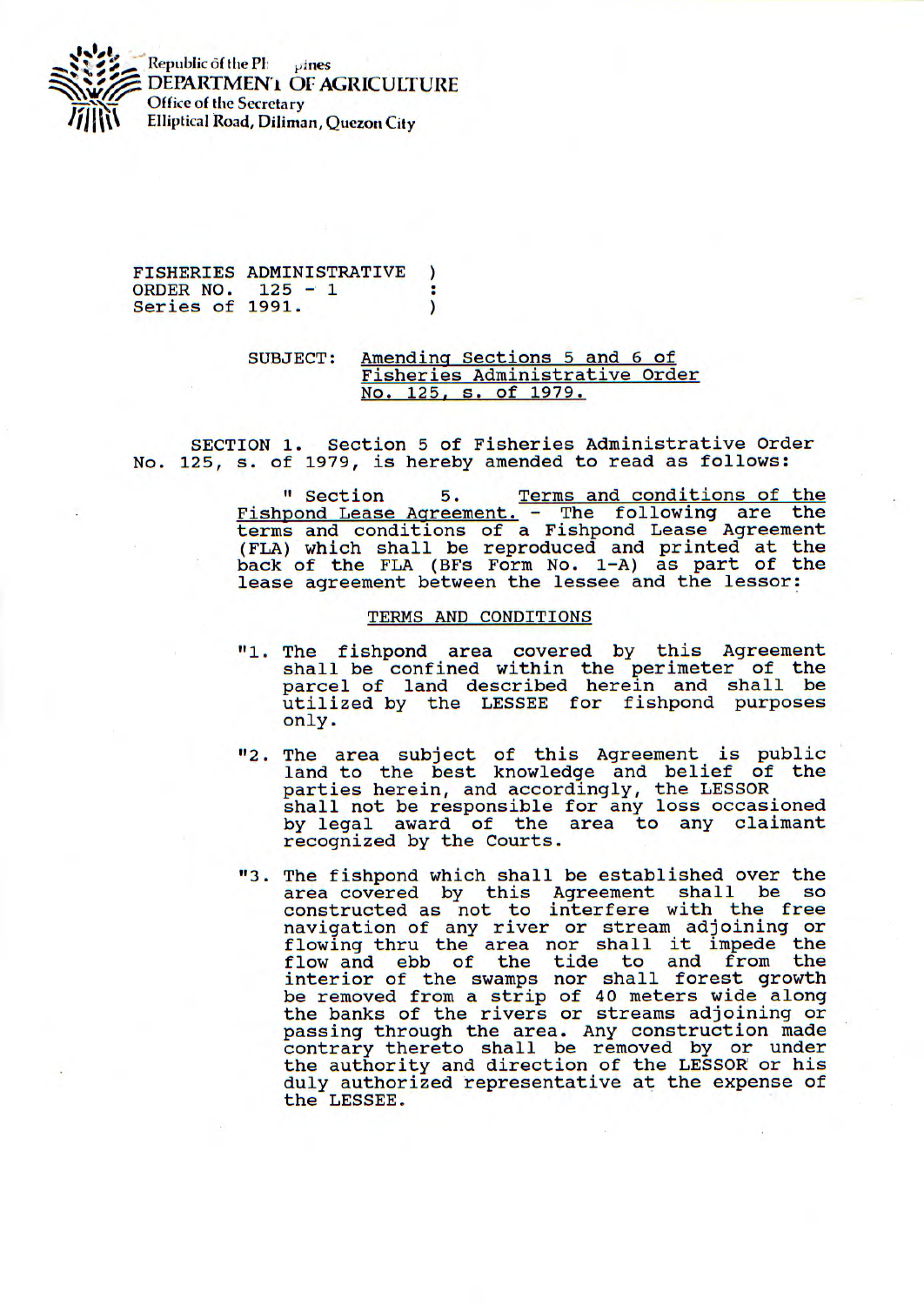- "4. Annual rentals shall be at the rate prescribed under the existing rules and regulations. Failure to pay the annual rentals on the date the same are due shall subject the LESSEE to the corresponding surcharges as provided for in the regulations. For failure to pay the annual rentals and surcharges for two (2) consecutive years without justifiable cause, this Agreement shall be cancelled or terminated, and the bond therein forfeited in favor of the government without prejudice to any action the government may take to recover rentals due including surcharges.
- 115. The LESSEE shall introduce improvements in the area within One Hundred Eighty (180) Days from the date of issuance of this Agreement, the date of issuance of this Agreement,<br>otherwise, the same shall be cancelled. At least<br>fifty (50) percent of the area under this fifty (50) percent of the area under this Agreement shall be developed within three (3) years, from the date of its original issuance, and the remaining portion shall be completely and fully developed within period of five (5) years, also from the date of original issuance of this Agreement by the Secretary of of this Ag<br>Agriculture.
- 116. The leasehold rights of the LESSEE may be transferred covering all or any portion of the fishpond area herein granted to another party subject to the approval of the LESSOR.
- "7. The leasehold rights of the LESSEE may be assigned to any financial institution to secure a loan for the development of the area covered by this Agreement subject to the approval of the LESSOR.
- "8. The LESSEE is prohibited to sublease all or any portion of the area covered by this Agreement through any form of arrangement that partakes the nature of the sub-lease.
- 119. Upon cancellation of this Agreement for cause, the ejectment of the LESSEE and/or occupants from the area shall be ordered by the LESSOR or his authorized representative. Failure to vacate the area shall subject the LESSEE and/or occupants thereof to applicable provisions of laws, rules and regulations thereon, and all<br>existing improvements shall be forfeited in existing improvements shall be forfeited favor of the government subject to the rights of the assignee-bank, if applicable, as provided in Section No. 10 of this Contract.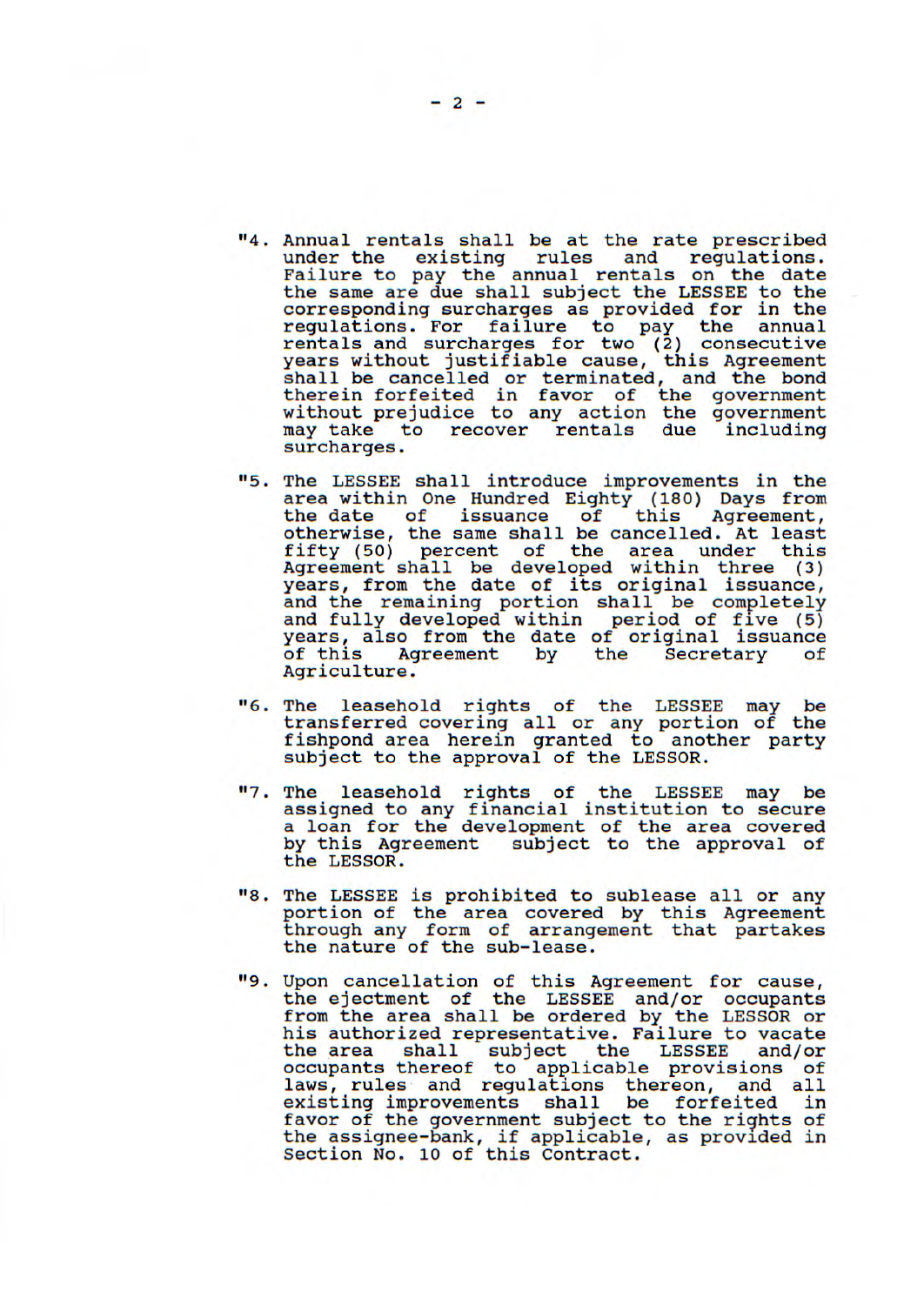- "10. When applicable, in the event of default in the payment of the loan by the LESSEE and the assignee-bank enforces the terms and conditions of the assignment of rights, the said assigneebank shall have a period of five (5) years thereafter to hold the area covered by this Agreement for the purpose of liquidating the debt, disposing of the improvements therein, and negotiating for the transfer of assignment of the rights therein to other qualified<br>transferees who shall comply with the transferees who shall comply with the requirements of the LESSOR. For this purpose, the assignee-bank shall notify the LESSOR when such enforcement will commence. However, if after the period of five (5) years has elapsed and no transfer of rights has been effected, then the area shall be automatically reverted to the LESSOR for proper disposition, subject to the rights of the assignee-bank and the provisions of EO 407 and RA 6657.
- "11. When the national interest so requires, the President of the Philippines may at any time review, amend, modify, revise, rescind or revoke this Agreement. (PD 1585).
- **<sup>11</sup>**12. Upon the recommendation of the Department of Agriculture, the President may, pending the conduct of appropriate hearing, summarily suspend and order the cessation of all activities and operations in the fishpond area under this Agreement for violation of the terms and conditions thereof. (PD 1585).
- **<sup>11</sup>**13. This Agreement shall be subject to the existing laws, rules and regulations on the matter."

SEC. 2. Section 6 of Fisheries Administrative Order No 125, s. of 1979 is hereby amended to read as follows:

> " Section 6. Rental, when due and payable. -Starting January 1, 1992 the annual rental shall be One Thousand Pesos (P1,000.00) per hectare. However, any fraction of a hectare shall be charged the corresponding fraction of P1,000.00. The annual rental shall be due and payable at the end of January of each year".

SEC. 3. Repealing Clause. - Existing fishery rules and regulations which are inconsistent with this Order are hereby repealed or modified accordingly.